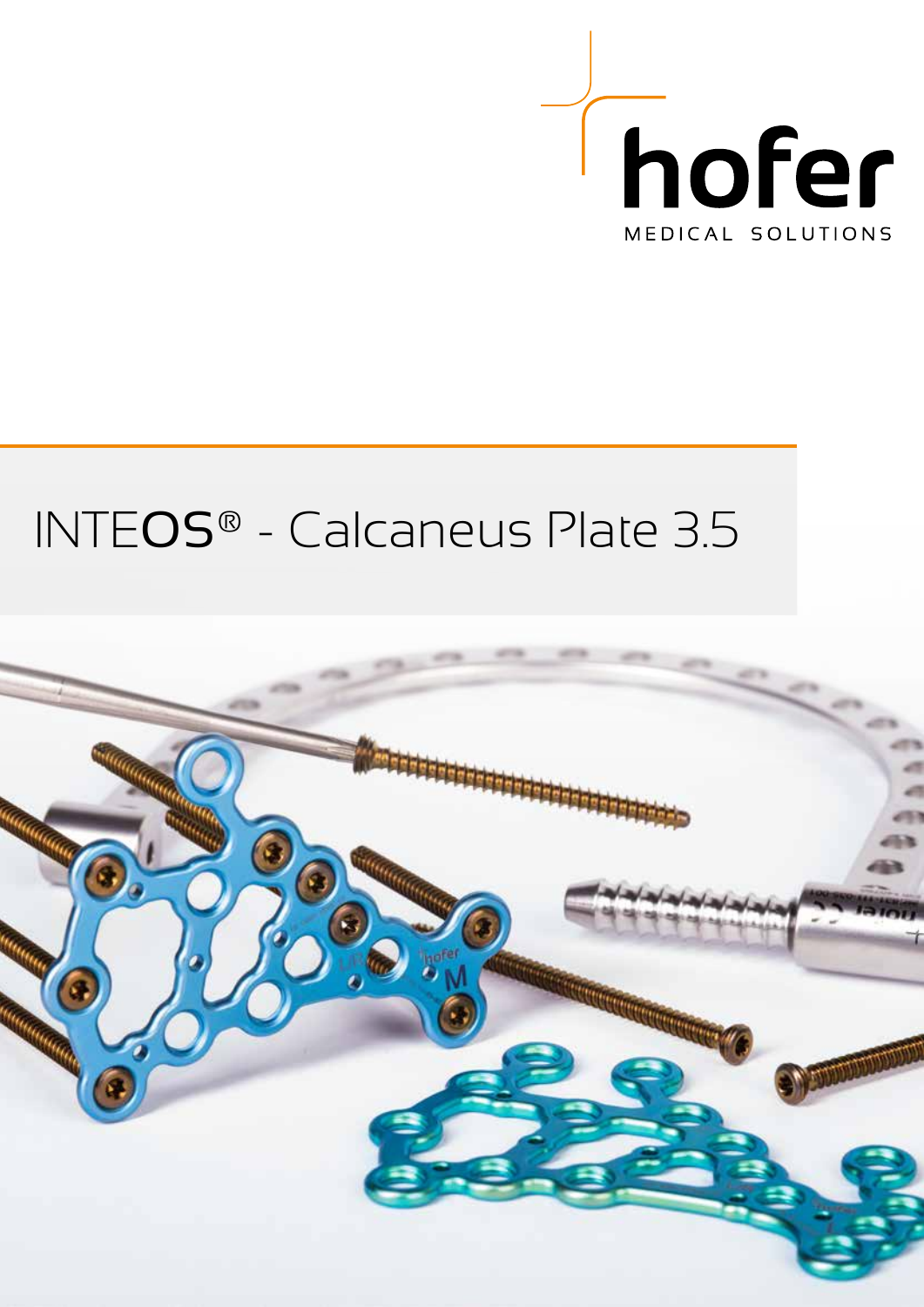

## **Advantages** of the INTEOS® Calcaneus Plate

**The INTEOS ® calcaneus plate design showcases the latest insights into repositioning and stabilization of fractured calcanei, based on the tried-and-tested fixed angle and polyaxial plate-screw-connection by Hofer-medical.** 



### Product features

- The plate dimensions and geometry are based on over 100 precisely measured calcaneus bones
- Secured repositioning result through stable plate geometry, chosen based on calculations from flux trajectories
- Optimal support of joint surface as a result of the alignment of the plate holes
- Precise placement of screws supporting the posterior joint facet in the sustentacular tali
- minimized protrusion of screw head in order to avoid irritation

#### Screw features

- compatible INTEOS® 3.5 mm locking screw
- Multi-directional, rounded screw head with locking function (fixedangle & polyaxial)
- non-invasive screw tip
- "stick fit" the stable INTEOS® connection between screw and screw driver blade
- ForceDrive No 10 screw driver technology

INTEOS® - the multidirectional fixed-angle screw system standard for small fragment screws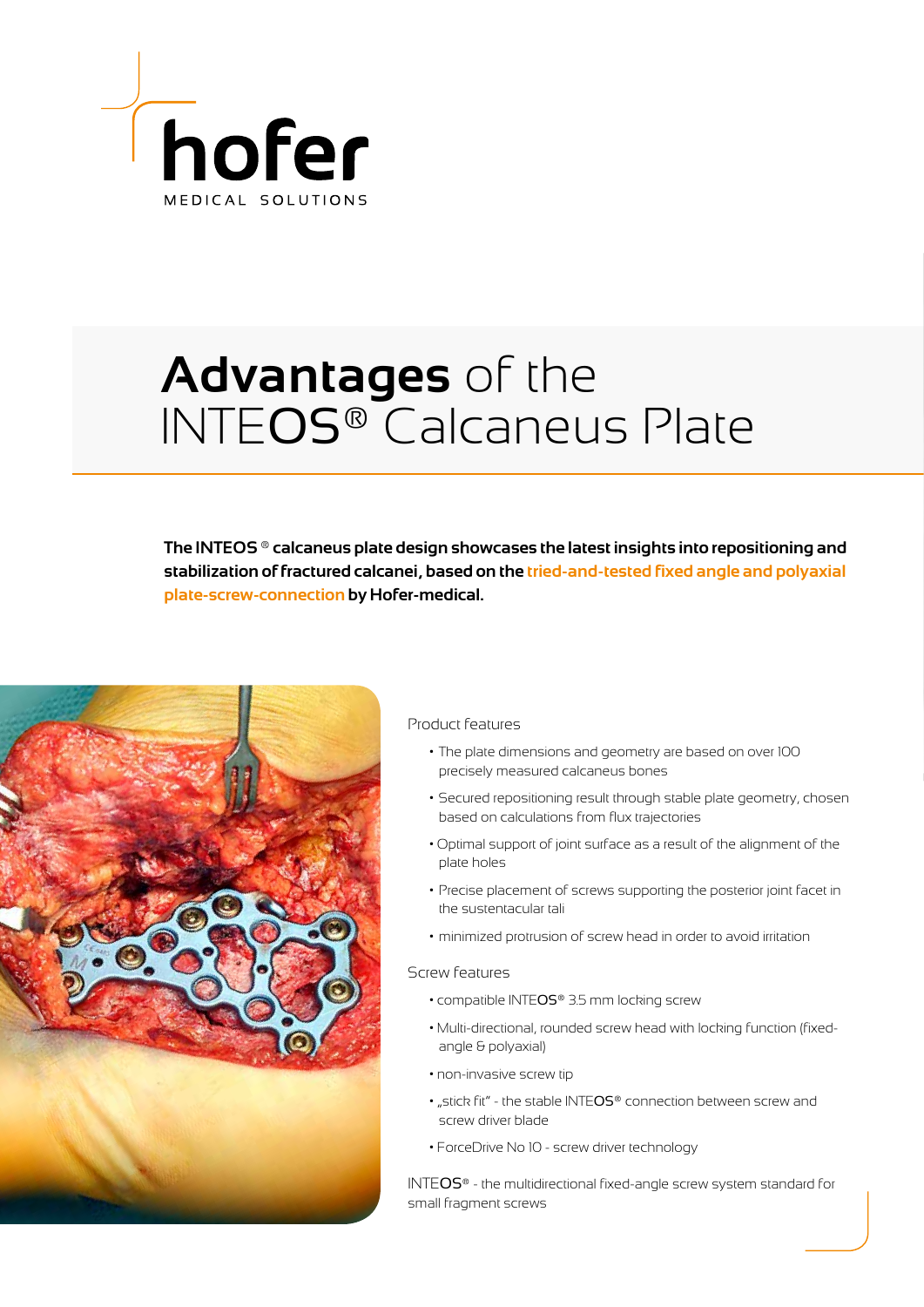



**Stable anatomic design for safe preservation of repositioning**



**Optimal support of joint surface through special alignment of plate holes**



**Innovative targeting instrument for correct screw placement**